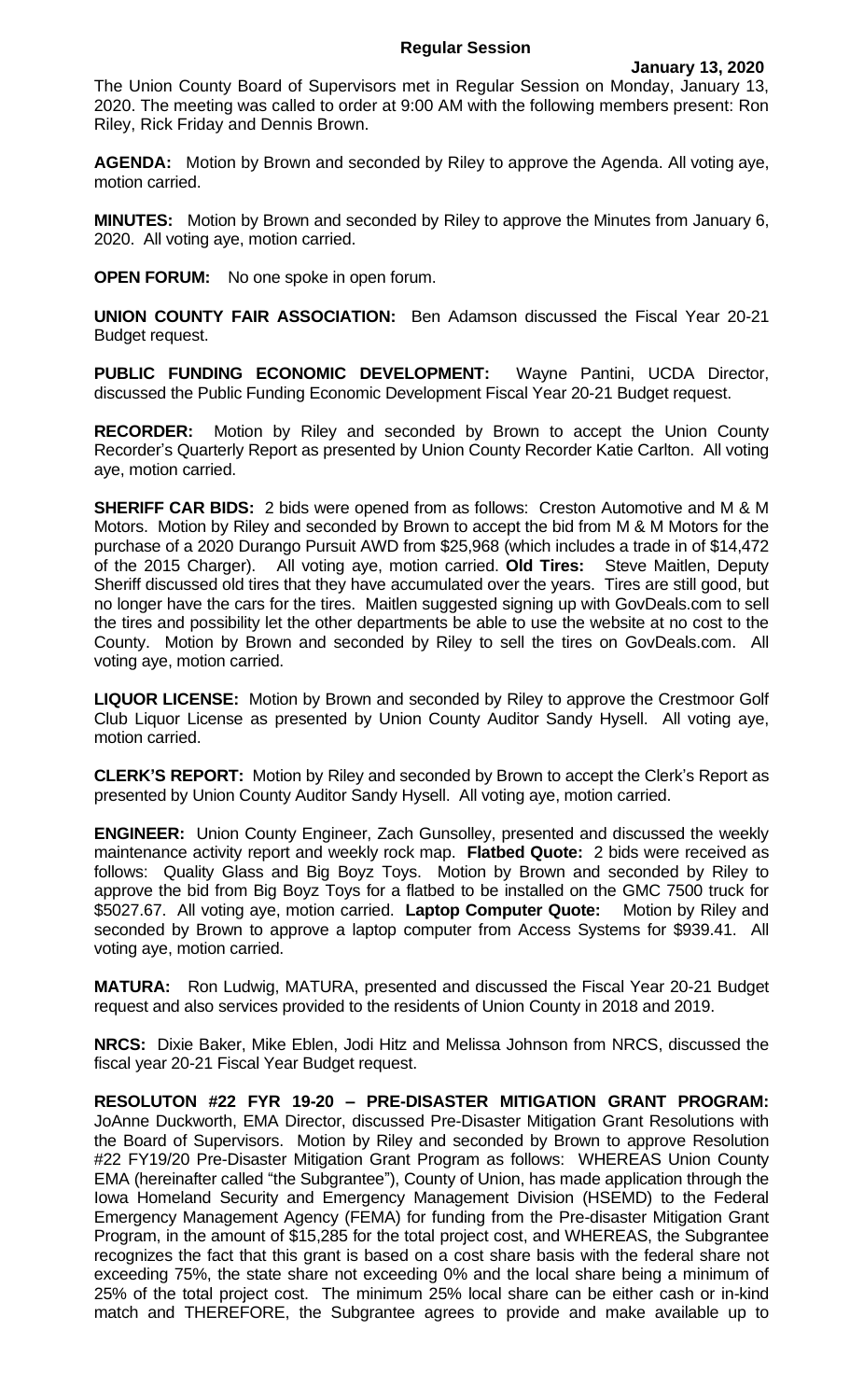\$3,821.00 of local monies to be used to meet the minimum 25% match requirement for this mitigation grant application. Roll call vote: Riley aye, Brown aye, Friday aye, motion carried.

**BURIAL POLICY:** Bruce Pearson, Pearson Funeral Home and Joe Powers, Powers Funeral Home discussed the County's Burial Policy with the Board of Supervisors. A follow up meeting will be held on February 3rd, 2020.

**CLAIMS:** Motion by Brown and seconded by Riley to approve Claim #139430 - Claim #139574 for a total of \$214,096.99 as follows:

| <b>Vendor Name</b>                   | <b>Total</b>            | <b>Vendor Name</b>                     | <b>Total</b>         |
|--------------------------------------|-------------------------|----------------------------------------|----------------------|
|                                      | <b>Payments</b>         |                                        | <b>Payments</b>      |
| <b>ACCESS INC</b>                    | \$2,109.14              | MAHAN, BRENDA                          | \$33.17              |
| <b>ACCESS INC</b>                    | \$243.37                | <b>MAIL SERVICES LLC</b>               | \$519.62             |
| <b>ADAMS FREE PRESS</b>              | \$21.68                 | <b>MAINSTAY SYSTEMS INC</b>            | \$2,151.00           |
| <b>ADAMS SHERIFFS OFFICE</b>         | \$90.00                 | MASTERCARD/ISSB                        | \$477.07             |
| ADAMS, KATHRYN A                     | \$1,600.00              | <b>MATTHEW BENDER &amp; COMPANY</b>    | \$245.11             |
| <b>AGRIVISION GROUP LLC</b>          | \$378.33                | <b>MATURA ACTION CORPORATION</b>       | \$2,122.70           |
| <b>AKIN BUILDING</b>                 | \$1,265.06              | <b>MEDIACOM</b>                        | \$1,485.92           |
| <b>ALLIANT</b>                       | \$7,742.21              | <b>METRO WASTE AUTHORITY</b>           | \$25,413.41          |
| <b>AMERICAN RADIATOR</b>             | \$173.50                | MID-STATES ORGANIZED CRIME             | \$100.00             |
| <b>BEAM, KATHY</b>                   | \$207.00                | MILLER, LONNY DEAN                     | \$300.00             |
| BEEDE, JO ANN                        | \$2,000.00              | MMIT BUSINESS SOLUTIONS                | \$192.74             |
| BERNIE LOWE & ASSOCIATES INC         | \$910.00                | MONTGOMERY SHERIFF'S OFFICE            | \$168.00             |
| <b>BM SALES</b>                      | \$571.00                | <b>MURPHY TRACTOR &amp; EQUIPMENT</b>  | \$224.92             |
| <b>BOMGAARS</b>                      | \$59.17                 | <b>NAPA</b>                            | \$3,866.39           |
| <b>BYERS LOCK SHOP</b>               | \$382.34                | <b>NAOC VETERANS</b>                   | \$50.00              |
| CALHOUN-BURNS & ASSOC INC            | \$9,688.30              | <b>NATIONWIDE</b>                      | \$210.00             |
| CAROLINA SOFTWARE INC                | \$250.00                | NEWTON, JAMES W                        | \$967.34             |
| CARR & WRIGHT LAW FIRM PLC           | \$380.68                | NOSEKABEL, LORI                        | \$480.18             |
| <b>CENTURY LINK</b>                  | \$150.73                | OFFICE MACHINES COMPANY INC            | \$399.30             |
| <b>CHAT MOBILITY</b>                 | \$35.81                 | OHALLORAN INTERNATIONAL INC            | \$634.11             |
| <b>CHATHAM OAKS RESIDENTIAL</b>      | \$4,556.58              | PARTNERSHIP FOR PROGRESS               | \$3,844.00           |
| <b>CHEROKEE MENTAL HEALTH</b>        | \$1,408.88              | PEARSON FAMILY FUNERAL                 | \$1,692.75           |
| <b>CINTAS FIRST AID &amp; SAFETY</b> | \$18.26                 | PITNEY BOWES INC                       | \$136.00             |
| CITY LAUNDERING COMPANY              | \$257.03                | POKORNY BP & AUTOMOTIVE                | \$196.45             |
| <b>CITY OF AFTON</b>                 | \$312.38                | <b>PRAIRIE MEADOWS</b>                 | \$125.44             |
| <b>CITY OF CRESTON</b>               | \$12,099.47             | PURDY, WILLIAM                         | \$68.00              |
| <b>CITY OF CRESTON</b>               | \$740.87                | RED OAK WELDING SUPPLIES               | \$76.35              |
| COOK, JOHN R                         | \$229.00                | RINGGOLD PUBLIC HEALTH                 | \$4,108.84           |
| <b>CORNING RENTAL</b>                | \$480.00                | RONS PEST SOLUTIONS LLC                | \$225.00             |
| COTT SYSTEMS INC                     | \$1,500.00              | <b>SCC NETWORKS</b>                    | \$40.69              |
| <b>CREST HAVEN CARE CENTER</b>       | \$2,353.00              | SCHILDBERG CONSTRUCTION INC            | \$6,852.91           |
| <b>CRESTON PUBLISHING COMPANY</b>    | \$403.47                | SCOTT DDS, WM TODD                     | \$145.00             |
| <b>DISTRICT IV AUDITOR-ISACA</b>     | \$15.00                 | SOS-NOTARY DIVISION                    | \$30.00              |
| EU EARLY CHILDHOOD                   | \$1,950.00              | SERVICE TECHS INC                      | \$185.15             |
| ECHO GROUP INC                       | \$131.81                | SHRED-IT USA - DES MOINES              | \$272.11             |
| EIGHME, FRANKLIN                     | \$2,144.08              | SICKELS, VICKI                         | \$4,046.30           |
| ELECTRONIC ENGINEERING               | \$3,086.00              | SIDDENS, TERI                          | \$25.00              |
| <b>EMC-ELECTRICAL MATERIALS</b>      | \$11.02                 | <b>SIRWA</b>                           | \$35.78              |
| <b>CCCPCA</b>                        | \$158.20                | SNAP-ON                                | \$26.03              |
| <b>FASTENAL COMPANY</b>              | \$58.65                 | <b>SWANA</b>                           | \$250.00             |
| FIRST COMMUNICATIONS LLC             | \$34.84                 | SOUTHERN IOWA TROLLEY                  | \$38.50              |
| <b>GOOBS REPAIR INC</b>              | \$67.50                 | SW IOWA PLANNING COUNCIL               | \$216.00             |
| <b>GRAPHIC DISPLAYS</b>              | \$130.00                | SPRAYER SPECIALTIES INC                | \$300.00             |
| <b>GREATAMERICA FINANCIAL</b>        | \$98.74                 | STOREY KENWORTHY,                      | \$236.86             |
| <b>GREEN VALLEY PEST CONTROL</b>     | \$125.00                | STOVER, PERRY                          | \$225.00             |
| <b>GRUNDY COUNTY SHERIFF</b>         | \$778.60                | <b>TAYLOR COUNTY PUBLIC HEALTH</b>     | \$217.57             |
| <b>GRX HOLDINGS LLC</b>              | \$8.95                  | TINKER TOTS PRESCHOOL INC              | \$150.00             |
| HAMILTONS FUNERAL HOME INC           | \$1,000.00              | <b>TRACTOR SUPPLY CO</b>               | \$39.98              |
| HANSEN, BRUCE                        | \$50.00                 | TREASURER STATE OF IOWA                | \$534.00             |
| <b>HEARTLAND TIRE &amp; AUTO</b>     | \$37.00                 | TRINITY LUTHERAN PRESCHOOL             | \$1,137.00           |
| HILL, WAYNE E                        | \$344.18                | UNION COUNTY AUDITOR                   | \$7,193.36           |
| HJC LLC<br>HUSBAND, AMANDA           | \$46,561.54<br>\$133.66 | <b>UCDA</b><br><b>UNION COUNTY EMA</b> | \$596.93<br>\$400.00 |
| <b>IMAGINE THE POSSIBILITIES INC</b> | \$63.81                 | UNION COUNTY ENGINEER                  | \$354.15             |
| <b>INFOMAX OFFICE SYSTEMS INC</b>    | \$229.75                | UNION COUNTY LEC FUND                  | \$9,163.14           |
| <b>INNOVATIVE INDUSTRIES</b>         | \$5,296.37              | UNION COUNTY SHERIFF                   | \$1,930.20           |
| <b>IDALS</b>                         | \$56.94                 | UNION COUNTY TREASURER                 | \$378.00             |
| <b>IOWA LAW ENFORCEMENT</b>          | \$150.00                | US BANK EQUIPMENT FINANCE              | \$66.06              |
| <b>IMWCA</b>                         | \$4,675.00              | <b>US CELLULAR</b>                     | \$442.01             |
| <b>ISAA</b>                          | \$355.00                | <b>VISA CARD SERVICE</b>               | \$1,864.39           |
| <b>ISAC</b>                          | \$190.00                | <b>VISA/ISSB</b>                       | \$316.49             |
| <b>IOWA STATE UNIVERSITY</b>         | \$50.00                 | <b>WARREN CO SHERIFFS</b>              | \$78.00              |
| <b>JIMS SANITATION</b>               | \$390.00                | <b>WASTE MANAGEMENT</b>                | \$240.14             |
| JKL ENTERPRISES INC                  | \$173.63                | <b>WATCHGUARD VIDEO</b>                | \$339.00             |
| JOYFUL SPARKS PRESCHOOL              | \$270.00                | <b>WELCHANS, JACQUE</b>                | \$150.00             |